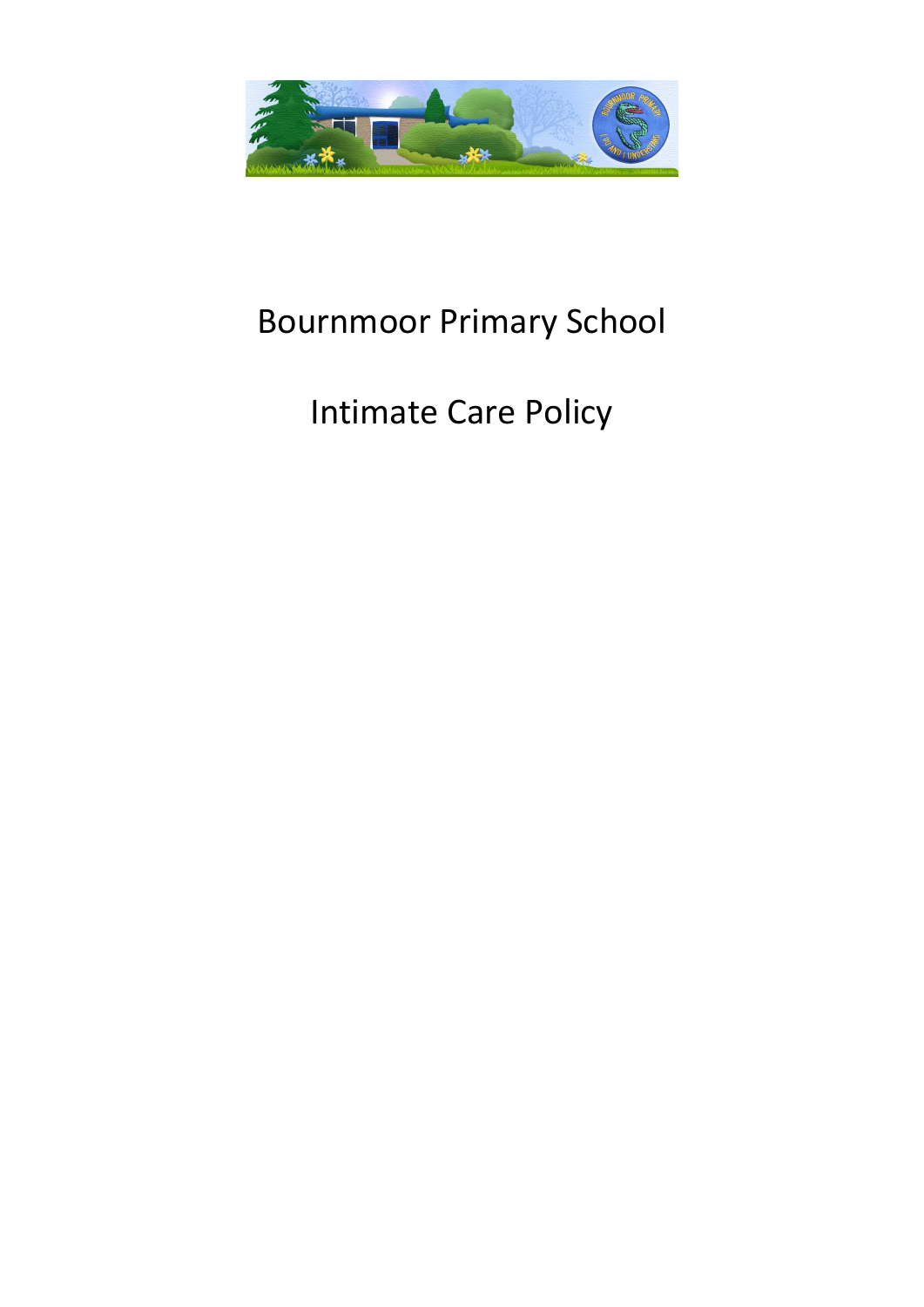#### **Introduction:**

Bournmoor Primary School aims to support children's care and welfare on a daily basis in line with their individual needs. All children need contact with familiar, consistent carers to ensure they can grow confidently and feel self-assured.

#### **Policy and Procedure Guidelines:**

At Bournmoor Primary School we are committed to the safety and well-being of all our pupils. For those pupils requiring intimate care we ensure that the correct legislation is followed.

This policy has been written in line with the Early Years Foundation Stage Safeguarding and Welfare requirements (section 3.4 to 3.8) and Keeping Children Safe in Education. It also links to our other safeguarding policies i.e. Child Protection and Health and Safety.

In the event of it being necessary to support a child with intimate care, the following procedures will be followed.

- 1. In order to care for the children's physical needs, we ask that parents/carers:
	- Make sure that, wherever possible, children arrive at school wearing a clean nappy or trainer pants.
	- Provide nappies, wipes and bags (named) for soiled nappies so that if it is necessary to change their child their individual needs can be met.
	- Sign the intimate care consent form provided on entry to the EYFS unit. (See Appendix 1)
	- Discuss any issues arising from the policy with the EY leader.
- 2. We will ensure that:
	- Only staff with an enhanced CRB check will be able to change or toilet children. There will usually only be one adult available for changing.
	- Staff will follow the correct procedures as outlined in this policy.
	- A record of all children in nappies will be kept in a confidential place to ensure that up to date information on their toileting requirements is available.
	- A record of all intimate care is kept.
	- Children's nappies or pants will be changed in a private, designated area which complies with Health, Hygiene and Safety regulations. Although this area is private, it is not secret and the member of staff can still be easily heard by other staff members.
	- A child will never be left alone during changing.
	- Staff will wear clean disposable gloves for each child.
	- Appropriate hand washing facilities will be available for the adult and the child and hands will be washed using anti-bacterial soap and dried thoroughly with a hand dryer or towel after completing the procedure.
	- Dirty nappies/pants will be placed into a nappy sack and then placed into the appropriate bin.
	- The child's privacy will be respected at all times during intimate care procedures.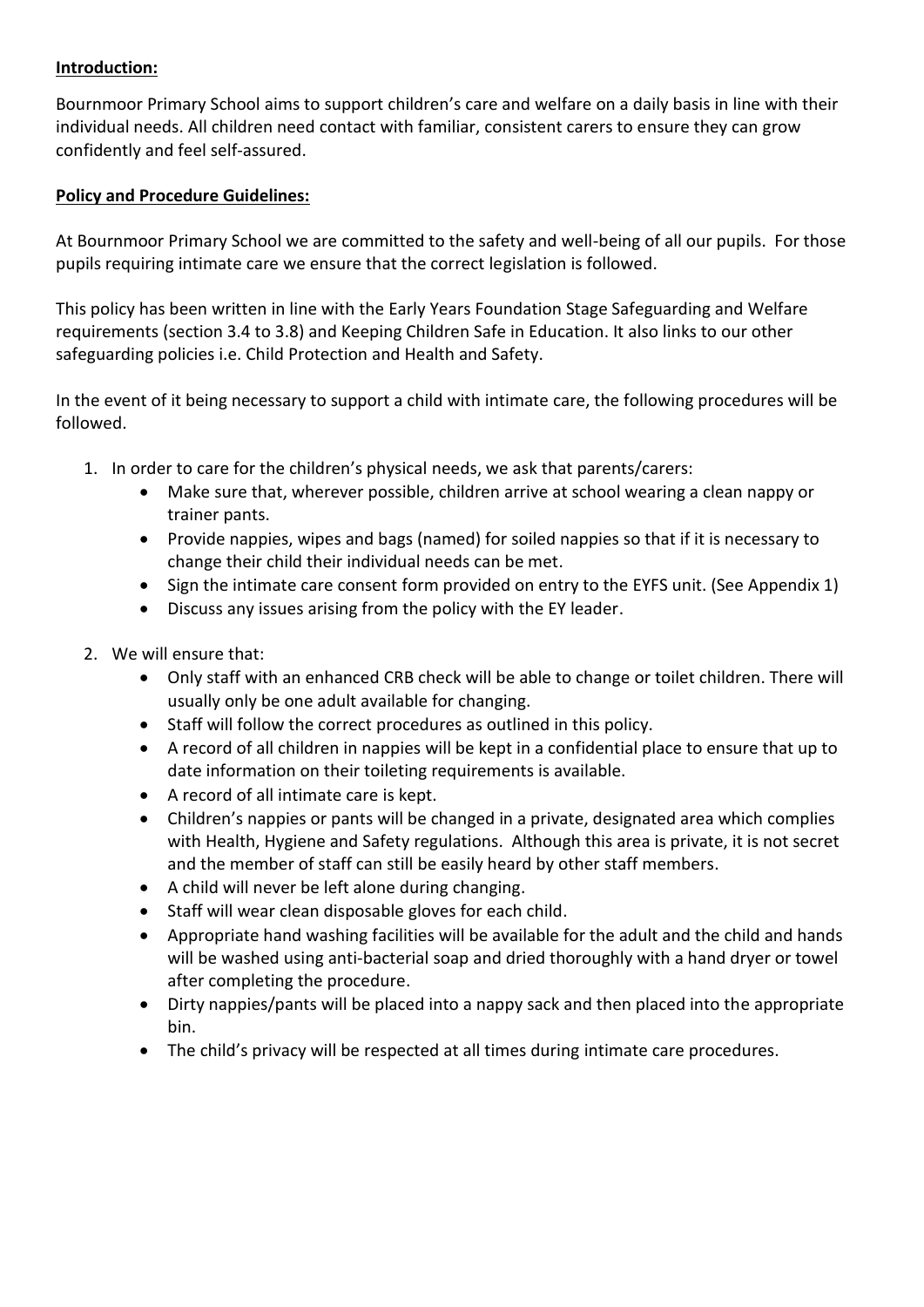#### **Intimate Care:**

Intimate care routines are essential throughout the day to ensure children's basic needs are met. Intimate care is defined as:

'Care tasks of an intimate nature, associated with bodily functions, bodily products and personal hygiene, which demands direct or indirect contact with, or exposure of, the sexual parts of the body'

Intimate care tasks specifically identified as relevant include:

- dressing and undressing (underwear)
- helping someone use a toilet
- changing nappies
- applying cream
- first aid treatment
- specialist medical support
- cleaning / wiping / washing intimate parts of the body thoroughly

We wish to ensure the safety and welfare of the children involved in intimate care routines and safeguard against any potential harm as well as ensuring the staff member involved is fully supported and able to perform their duties safely and confidently.

#### **Intimate Care Procedure:**

When providing intimate care, all staff must:

- 1. Put on gloves and get nappies/spare underwear, nappy bags and wipes ready.
- 2. Support the child to get onto the changing mat if appropriate.
- 3. Remove the nappy/pants and clean the child thoroughly using wipes.
- 4. Put nappy, wipes and gloves into a nappy bag.
- 5. Dispose of the nappy bag appropriately into the correct bin.
- 6. Wipe the child's and adult's hands using a wipe (place in the bin).
- 7. Put the child in a clean nappy.
- 8. Support the child to get dressed, encouraging them to be as independent as possible.
- 9. Wash hands thoroughly using warm water and soap (child and adult).
- 10. Spray the changing mat using sanitiser spray.
- 11. Leave the sanitiser for two minutes and then wipe off using blue paper roll.
- 12. Complete the relevant records. (See Appendix 2 and 3)

#### **Toilet and Potty Training:**

When a child starts to show signs that they are becoming aware of their bodily functions staff will arrange a convenient time to discuss with parents/carers their plans on potty/toilet training their child. It is very important that we work together to potty train a child. If we start the training and the child is not ready then we can stop and start again when they are. Some children take to potty training overnight for some it is a longer process, the most important thing is that we work together to give a child the support and reassurance they need during this period. Daily feedback will be provided via the child's normal diary with how we are progressing with the training. To help children become independent in their own personal care, we have low level toilets and hand basins which are easily accessible from the EYFS provision.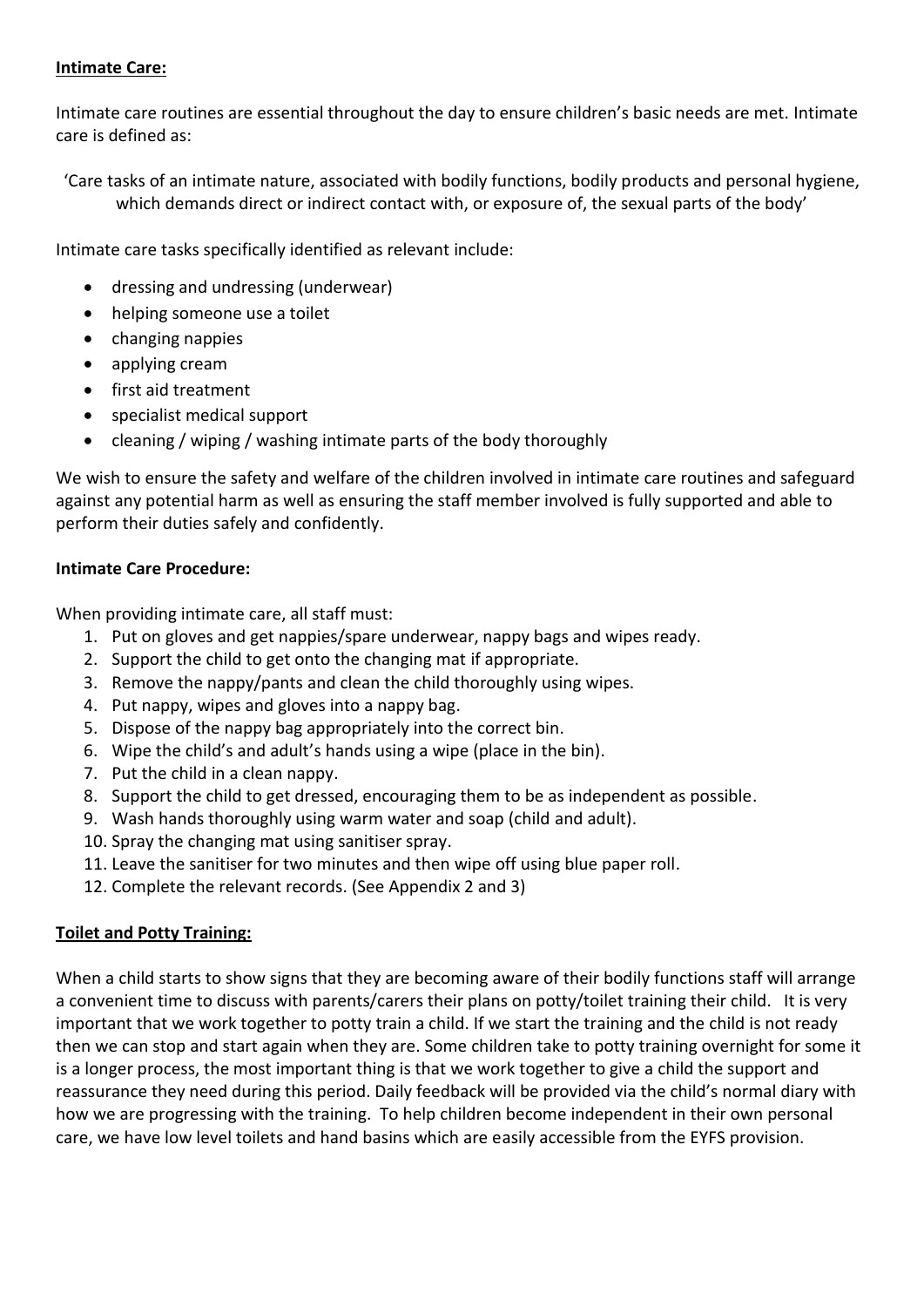#### **Equality and Children's Rights:**

As a Rights Respecting school we adhere to Unicef's Convention for the Rights of the Child. This Convention applies to everyone, whatever their race, religion or abilities, whatever they think or say, whatever type of family they come from (Article 2). We also support the article that says a child with a disability has the right to live a full and decent life with dignity and independence, and to play an active part in the community (Article 23).

Our school believes that in order to function as an institution with a safe and caring environment for all who work or learn in it, there must be a charter of rights to support everyone and an understanding of our responsibilities based on mutual respect which governs behaviour. As a Rights and Respecting school, the UN Convention on the Rights of the child are fundamental in our school practice. As such we ensure that:

- $\downarrow$  The best interests of the children are a priority (Article 3),
- $\downarrow$  Children have the right to say what they think matters concerning them (Article 12),
- $\ddot$  Children have the right to be protected from being hurt or mistreated, in body or mind (Article 19),
- $\overline{\phantom{a}}$  Children have the right to be safe (Article 37).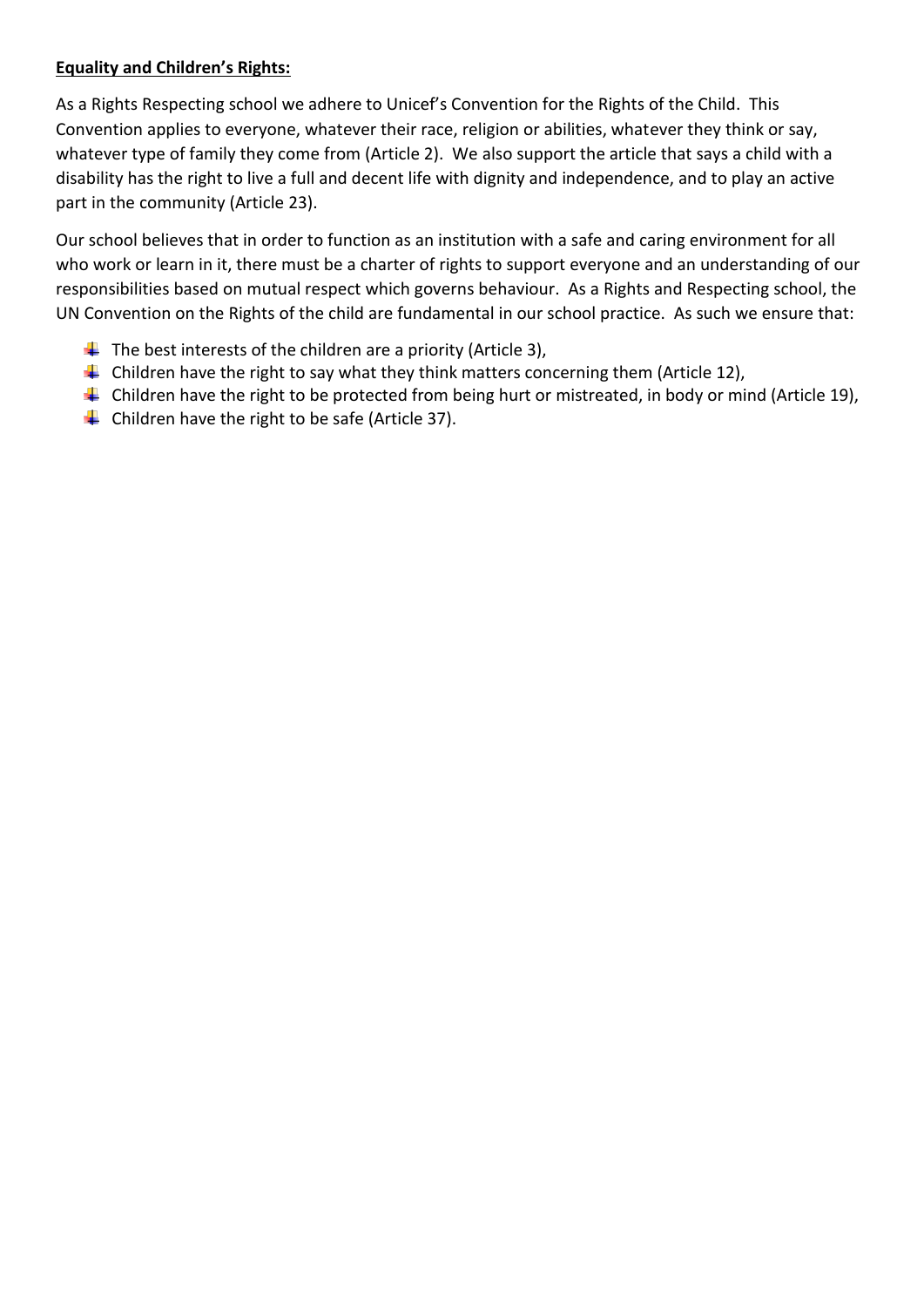#### **At Bournmoor Primary we:**

- $\downarrow$  Promote consistent and caring relationships through the key person system in the EYFS and ensure all parents understand how this works.
- $\ddot{+}$  Ensure all staff undertaking intimate care routines have suitable enhanced DBS checks.
- $\ddot{\phantom{1}}$  Ensure all staff are aware of the appropriate methods for intimate care routines and access specialist training where required, i.e. first aid training, specialist medical support.
- $\downarrow$  Conduct inductions for all new staff to ensure they are fully aware of all EYFS procedures relating to intimate care routines.
- $\downarrow$  Follow up on these procedures through supervision meetings and appraisals to identify any areas for development or further training.
- $\downarrow$  Work closely with parents and carers on all aspects of the child's care and education. This is essential for intimate care routines which require specialist training or support. If a child requires specific support the EYFS staff will arrange a meeting with the parent or carer to discover all the relevant information relating to this to enable the staff to care for the child fully and meet their individual needs.
- $\ddot{+}$  Ensure all staff have an up-to-date understanding of safeguarding and child protection and how to protect children from harm. This will include identifying signs and symptoms of abuse and how to raise these concerns in the most appropriate and speedy manner.
- $\downarrow$  We operate a whistleblowing policy as a means for staff to raise concerns relating to their peers. The management will support this by ensuring staff feel confident in raising worries as they arise in order to safeguard the children in EYFS.
- $\ddot{+}$  Regularly conduct working practice observations on all aspects of EYFS operations to ensure that procedures are working in practice and all children are supported fully by the staff. This can include intimate care routines.
- $\downarrow$  Train staff in behaviour management techniques as applicable and ensure CPD is offered to support staff.
- $\downarrow$  Conduct regular risk assessments on all aspects of the EYFS operation and ensure safeguards in place to ensure the safety of all involved.
- $\downarrow$  If any parent or member of staff has concerns or questions about intimate care procedures or individual routines refer them to the EY leader or Headteacher at the earliest opportunity.

| Date for Review | October 2022              |
|-----------------|---------------------------|
| Mrs L A Snowdon | Headteacher               |
| Mrs T Bell      | <b>Chair of Governors</b> |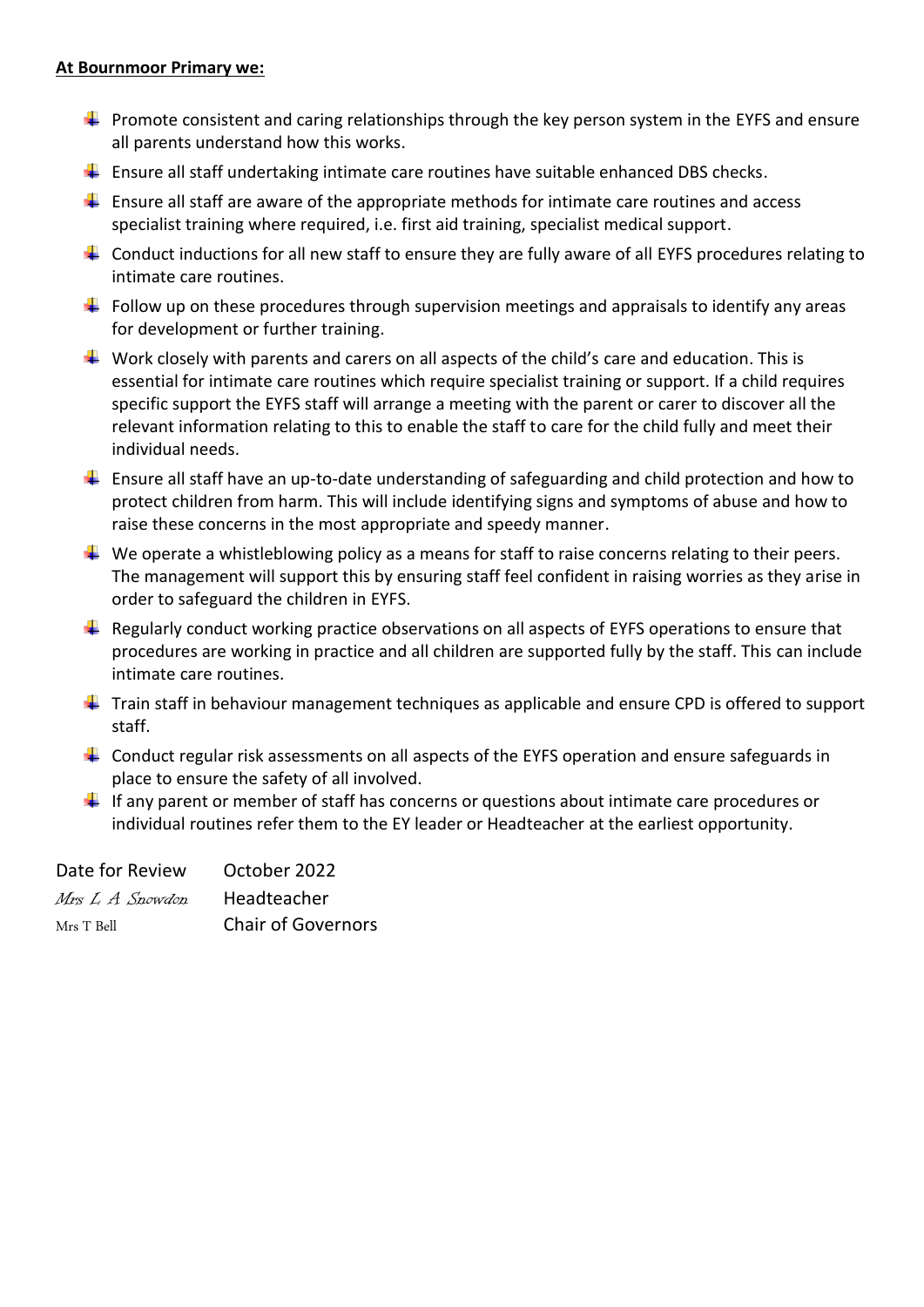#### **Appendices**

#### **Appendix 1 – Intimate Care Consent Form**

#### **Intimate Care Consent Form**

In Early Years, toilet training and routine support with personal hygiene is recognised as 'Intimate Care'. Intimate care is defined as:

*'Care tasks of an intimate nature, associated with bodily functions, bodily products and personal hygiene, which demands direct or indirect contact with, or exposure of, the sexual parts of the body'*

Most children learn to carry out these procedures for themselves and must be supported and encouraged to achieve the highest level of autonomy that is possible, given their age and ability. However, parents/carers should be reassured that if their child has an accident, it is not a problem and children will not be made to feel that it is an issue.

Intimate care tasks specifically identified as relevant include:

- dressing and undressing (underwear)
- helping someone use a toilet
- changing nappies
- applying cream
- first aid treatment
- specialist medical support
- cleaning / wiping / washing intimate parts of the body thoroughly

As a school we will:

- ensure that staff have suitable enhanced DBS checks and that safer recruitment processes have been adhered to
- ensure that all staff are aware of the recording requirements if changing nappies and/or toileting
- ensure that staff follow setting procedures/guidelines for intimate care (as outlined in the Intimate Care Policy)
- carry out a risk assessment of the toileting process and areas used
- consider if a child soils themselves then what additional support the child and the adult may need
- involve the child as far as possible in their own intimate care
- inform parents/carers if intimate care has been given
- ensure that other staff are aware of the task being undertaken
- ensure that staff are up to date with their safeguarding and child protection training

When providing intimate care, staff should:

- wear fresh disposable aprons and gloves
- securely wrap soiled nappies/underwear securely and dispose of appropriately
- ensure that the changing area/toilet is clean

Please complete the form below to give permission for your child to receive intimate care if deemed appropriate.

| <b>Pupil's Personal Details</b> |                    |
|---------------------------------|--------------------|
| Full name:                      |                    |
| Date of birth:                  | Parent/carer name: |

 $\Box$  I give permission for school to provide intimate care, as outlined above, to my child.

 $\Box$  I will advise the school of anything that may affect issues of personal care (e.g. if my child has an infection or medication).

 $\Box$  I understand the procedures that will be carried out and will contact the school immediately if there are any concerns.

Signature:

Name: \_\_\_\_\_\_\_\_\_\_\_\_\_\_\_\_\_\_\_\_\_\_\_\_\_\_\_\_\_\_\_\_\_\_\_\_\_\_\_\_\_\_\_\_\_\_\_

Relationship to child:

Date:  $/$  /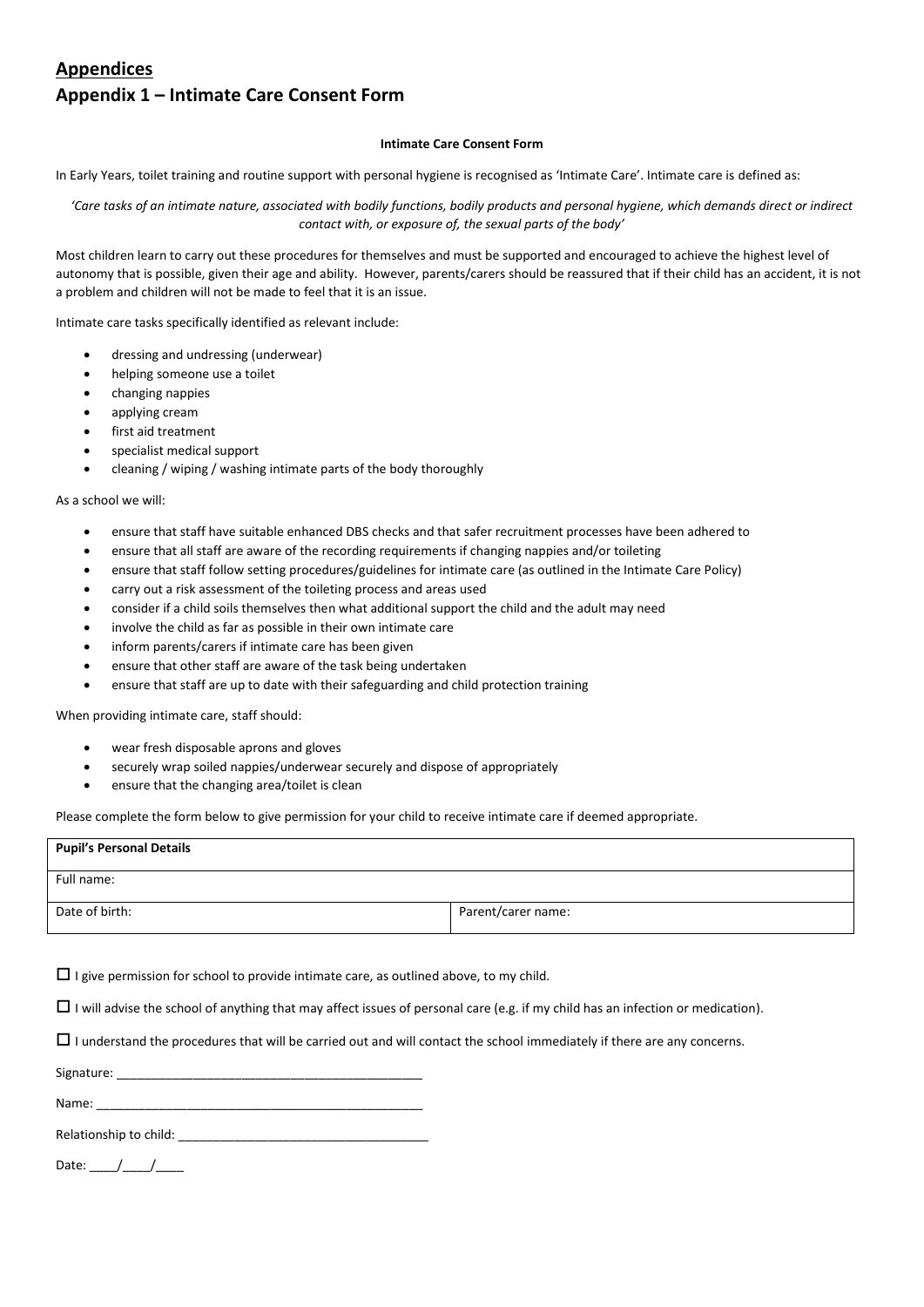### **Bournmoor Primary School Intimate Care Record Sheet**

| Date | <b>Name of child</b> | <b>Wet/Soiled?</b> | <b>Action taken</b> | Time in | Time out | Name of staff | <b>Staff signature</b> |
|------|----------------------|--------------------|---------------------|---------|----------|---------------|------------------------|
|      |                      |                    |                     |         |          |               |                        |
|      |                      |                    |                     |         |          |               |                        |
|      |                      |                    |                     |         |          |               |                        |
|      |                      |                    |                     |         |          |               |                        |
|      |                      |                    |                     |         |          |               |                        |
|      |                      |                    |                     |         |          |               |                        |
|      |                      |                    |                     |         |          |               |                        |
|      |                      |                    |                     |         |          |               |                        |
|      |                      |                    |                     |         |          |               |                        |
|      |                      |                    |                     |         |          |               |                        |
|      |                      |                    |                     |         |          |               |                        |
|      |                      |                    |                     |         |          |               |                        |
|      |                      |                    |                     |         |          |               |                        |
|      |                      |                    |                     |         |          |               |                        |
|      |                      |                    |                     |         |          |               |                        |
|      |                      |                    |                     |         |          |               |                        |
|      |                      |                    |                     |         |          |               |                        |